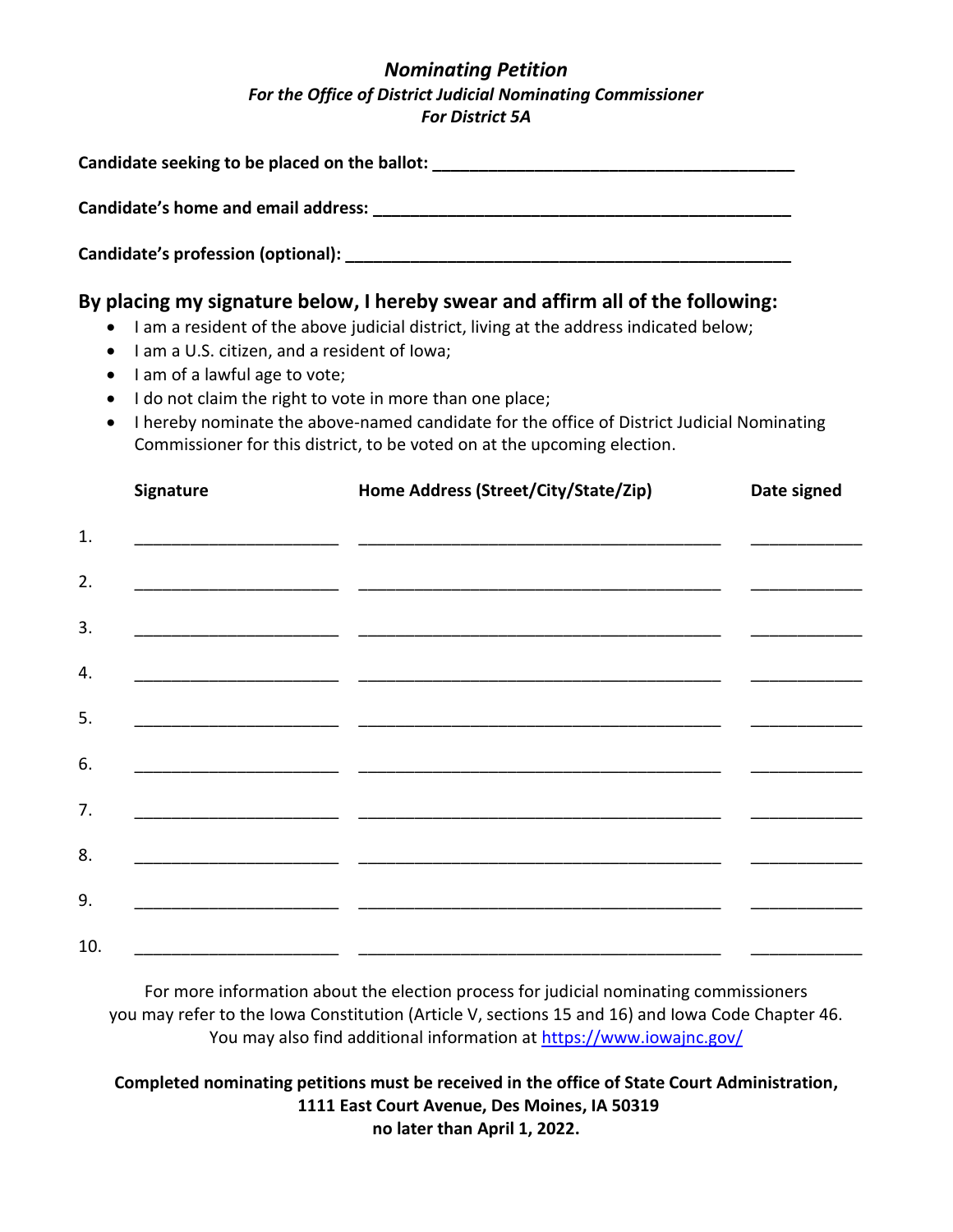**State of Iowa )**

**County of**\_\_\_\_\_\_\_\_\_\_\_\_\_\_\_\_\_\_\_\_\_ **)**

## **)** *Candidate's Sworn Statement*

I, \_\_\_\_\_\_\_\_\_\_\_\_\_\_\_\_\_\_\_\_\_\_\_\_\_\_\_\_\_\_, on oath or affirmation, depose and state all of the following:

My name is \_\_\_\_\_\_\_\_\_\_\_\_\_\_\_\_\_\_\_\_\_\_\_\_\_ and I live at \_\_\_\_\_\_\_\_\_\_\_\_\_\_\_\_\_\_\_\_\_\_\_\_\_\_\_\_\_\_\_\_\_\_\_\_\_\_. I am a male/female (**circle applicable gender**) resident of the 5A Judicial Election District of Iowa and a citizen of the United States. I currently live at the address indicated on this document. I am of lawful age to vote, I do not claim the right to vote in more than one place, and I am an eligible elector pursuant to the requirements of Iowa law. I wish to have my name added to the ballot for the office of District Judicial Nominating Commissioner for the 5A Judicial Election District for the election that will be held from April 6, 2022 until and including April 28, 2022.

I am personally acquainted with each person who has signed this nominating petition, and I know he/she resides at the address indicated beside his/her signature. I know each person signed this petition with full knowledge and understanding of its contents, and did so on the date he/she indicated. I hereby swear and affirm that each person who signed this petition is an eligible elector pursuant to the requirements of Iowa law.

I certify under penalty of perjury and pursuant to the laws of Iowa that the preceding is true and correct.

| by |                                                                                     |
|----|-------------------------------------------------------------------------------------|
|    | (Name of above)                                                                     |
|    |                                                                                     |
|    | <b>STAMP</b>                                                                        |
|    | Signed and sworn to (or affirmed) before me on<br>(date)<br>Date Commission expires |